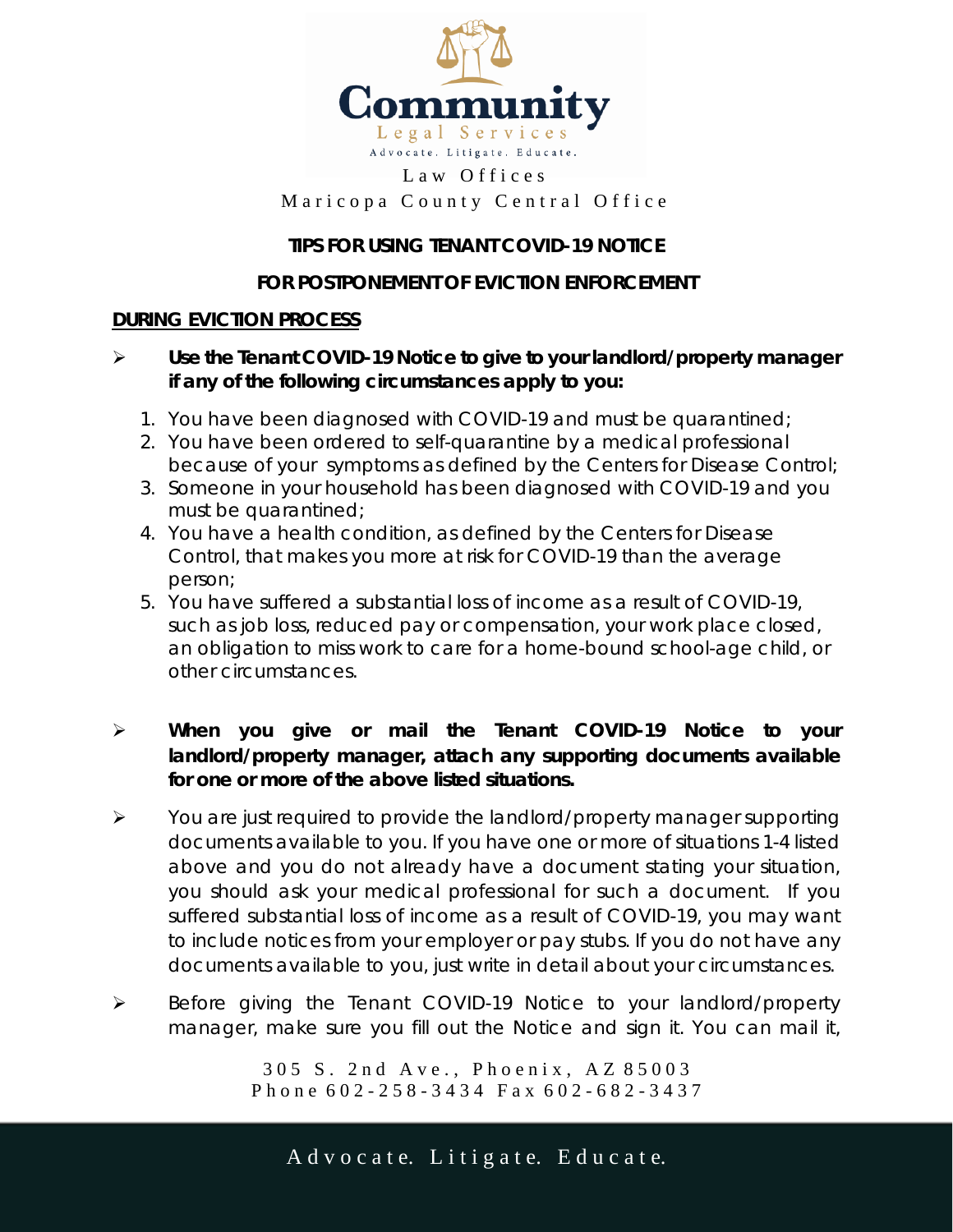

hand-deliver it, text or email it to your landlord/property manager. Keep a record of the date you gave or sent it to your landlord/property manager.

- $\triangleright$  You should make and keep several copies of the form and documents you gave your landlord/property manager.
- You should provide the Tenant COVID-19 Notice and supporting documentation to the landlord/property manager when you first receive any notice of termination or eviction, including notices for nonpayment of rent, or when you are served with eviction papers.
- Courts in Arizona are handling hearings differently. If you receive a summons, you should call the court to confirm your court date and find out if the court has a special manner (like by telephone) it wants to hear your case. This information may also be on the court's website.

### **AFTER EVICTION JUDGMENTS**

- **The landlord can still go to court and get a judgment against you, but providing these documents to your landlord/manager will keep the constable or sheriff from locking you out of your rental unit.**
- $\triangleright$  After getting a judgment against you, the landlord can go back to the court after five days to get a writ of restitution. If the eviction action was filed based on an immediate and irreparable breach, the landlord can obtain the writ of restitution the day after the landlord gets a judgment. Writs of restitution are executed (served on a tenant or the rental unit) by a constable or sheriff. **You should give your landlord/property manager the Tenant COVID-19 Notice and supporting documents as soon as possible in the eviction process and before the constable arrives at your home to lock you out.**
- If you gave the Tenant COVID-19 Notice to your landlord/property manager and the constable still comes to your unit, give the Tenant COVID -19 Notice and documentation to the constable. If the constable still intends to lock you out of the unit, you may want to call an attorney immediately like Community Legal Services.
- **You should not disclose confidential medical information related to a COVID-19 diagnosis unless the landlord states and signs in writing not to disclose or use the confidential medical information except to support your**

# **CLSAZ.ORG**